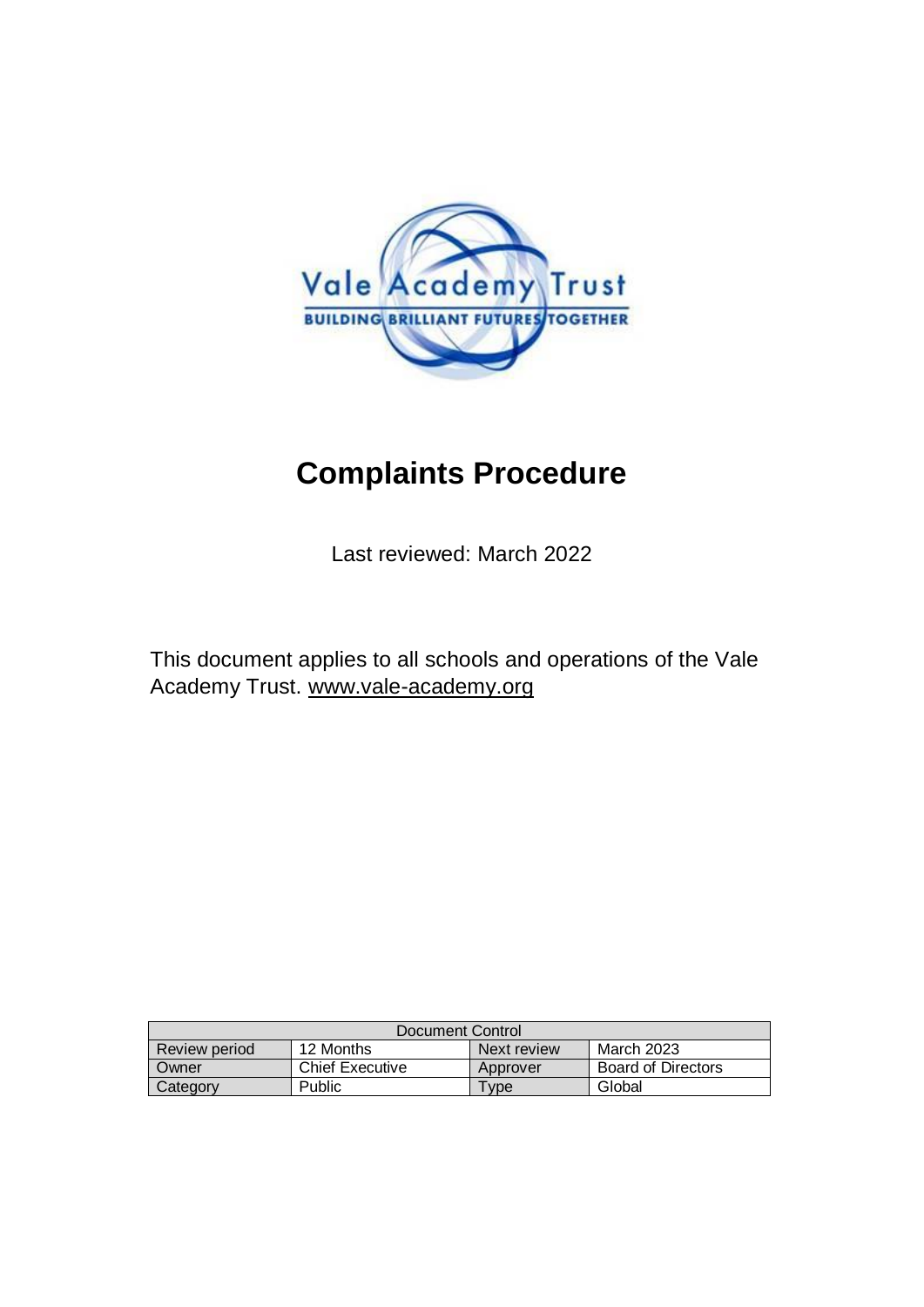#### **Introduction**

This complaints procedure is not limited to parents or carers of children that are registered Vale Academy Trust ("the Trust) schools. Any person, including members of the public, may make a complaint to us about any provision of facilities or services that we provide.

For complaints about the Trust's Chief Executive Officer, or members of the Board of Directors or its Chair, please note the process to follow is set out on page 7 of this procedure.

#### **Principles**

We seek to ensure that all reasonable concerns and complaints are dealt with efficiently. sensitively and where possible in confidence, at the appropriate level. All complaints are handled in a balanced, neutral way, and assuming nothing until all of the facts are established.

This procedure meets the standards set out in the Education (Independent School Standards) (England) Regulations 2014 and the requirements set out by the Education and Skills Funding Agency (ESFA).

#### **Exceptions to Complaints Procedure**

Aside from the exceptions described here, this procedure covers all complaints about any provision of facilities or services.

The exceptions listed below are not covered because separate procedures exist.

In certain circumstances, for example where a Local Authority or another public body is investigating the matters in a complaint, the our own process may be suspended until those investigations are concluded.

| <b>Exceptions</b>                                                                              | What you should do                                                                                                                                           |  |
|------------------------------------------------------------------------------------------------|--------------------------------------------------------------------------------------------------------------------------------------------------------------|--|
| Allegations of child abuse /other child protection<br>issues<br>Other safeguarding issues      | Immediately report your concern to the class<br>teacher, Designated Safeguarding Lead or<br>Headteacher and<br>check the school's<br>safeguarding policy.    |  |
| <b>Statutory Assessment of SEN</b>                                                             | Check the school's SEND offer and report<br>your concern to the SENCO or Headteacher                                                                         |  |
| School Admissions including appeals                                                            | Check the Admissions information on the<br>school's website.                                                                                                 |  |
| Where a currently registered pupil wishes to<br>personally raise a concern or make a complaint | He or she should talk to an appropriate<br>teacher or member of staff and follow in-<br>school procedures for dealing with pupil<br>concerns and complaints. |  |
| <b>Pupil Exclusions</b>                                                                        | Check the school's Behaviour Management<br>and Exclusions Policies.                                                                                          |  |
| Whistleblowing (for financial or other regulatory<br>malpractice)                              | Check the school's Whistleblowing<br>Procedure.                                                                                                              |  |
| Staff grievances /disciplinary procedures                                                      | These matters will invoke the school's<br>internal grievance procedures. Staff should<br>refer to the school's Staff Grievance Policy.                       |  |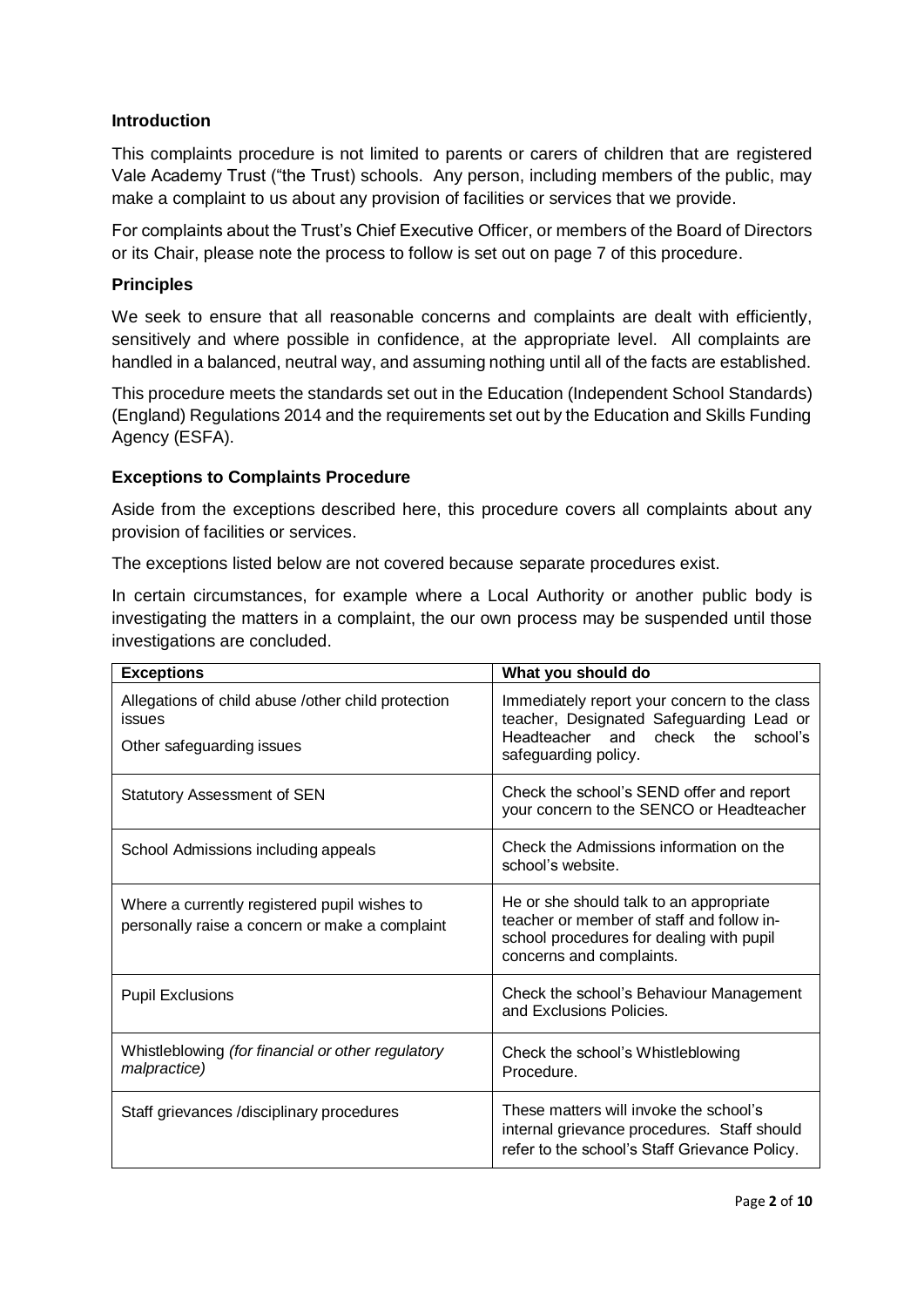If your complaint relates to an external service provider, this should be raised with the Headteacher of the school in the first instance, but it might be that you or ourselves will have to follow the provider's own complaints procedures thereafter.

#### **Safeguarding**

**If the issue concerns a serious safeguarding or child protection issue, an allegation of abuse or a matter with serious disciplinary consequences, the Headteacher or Deputy Head should be informed immediately. The appropriate policy and procedures must be followed and the School's Designated Safeguarding Lead (DSL) must also be informed.**

#### **How to get the best from this complaints procedure**

The person making the complaint (referred to as the 'complainant' in this document) will receive a more effective and satisfactory response to the complaint if they:

- explain the complaint in full as early as possible;
- co-operate with us in seeking a resolution to the complaint;
- respond promptly to requests for information or meetings or in agreeing the details of the complaint;
- ask for assistance as needed;
- treat all those involved in the complaint with respect;
- refrain from posting any details of the complaint on social media and respect confidentiality.

### **Raising a concern or complaint**

#### **Stage 1 - Informal Resolution**

It is important that the school, or the Trust if the complaint is not about a particular individual school, is informed of a concern or complaint at the earliest opportunity. In school, this will usually be the class teacher who can best deal with the problem although there may be situations where a senior member of staff or the Headteacher would need to discuss the matter (or the Chair of the Local Governing Body (LGB) if the complaint is about the Headteacher, or the Chair of the Trust's Board of Directors if the complaint is about the Chair of the LGB). Experience shows that nearly all concerns can be dealt with quickly and efficiently at this informal stage.

If you are uncertain about who you should contact and how to contact them, please seek advice from the school or Trust offices or find contact details on the school or Trust website.

It is a precondition to the operation of this procedure that the complainant shall have made reasonable attempts to seek an informal resolution and shall have acted in relation to the matter in a reasonable and measured way. In school, the Chair of the Local Governing Body shall have a discretion, which will be exercised reasonably, not to allow a complaint to be pursued where this precondition has not been met.

Where the matter is not resolved at the informal stage, the complainant may wish to elevate it to the formal stage.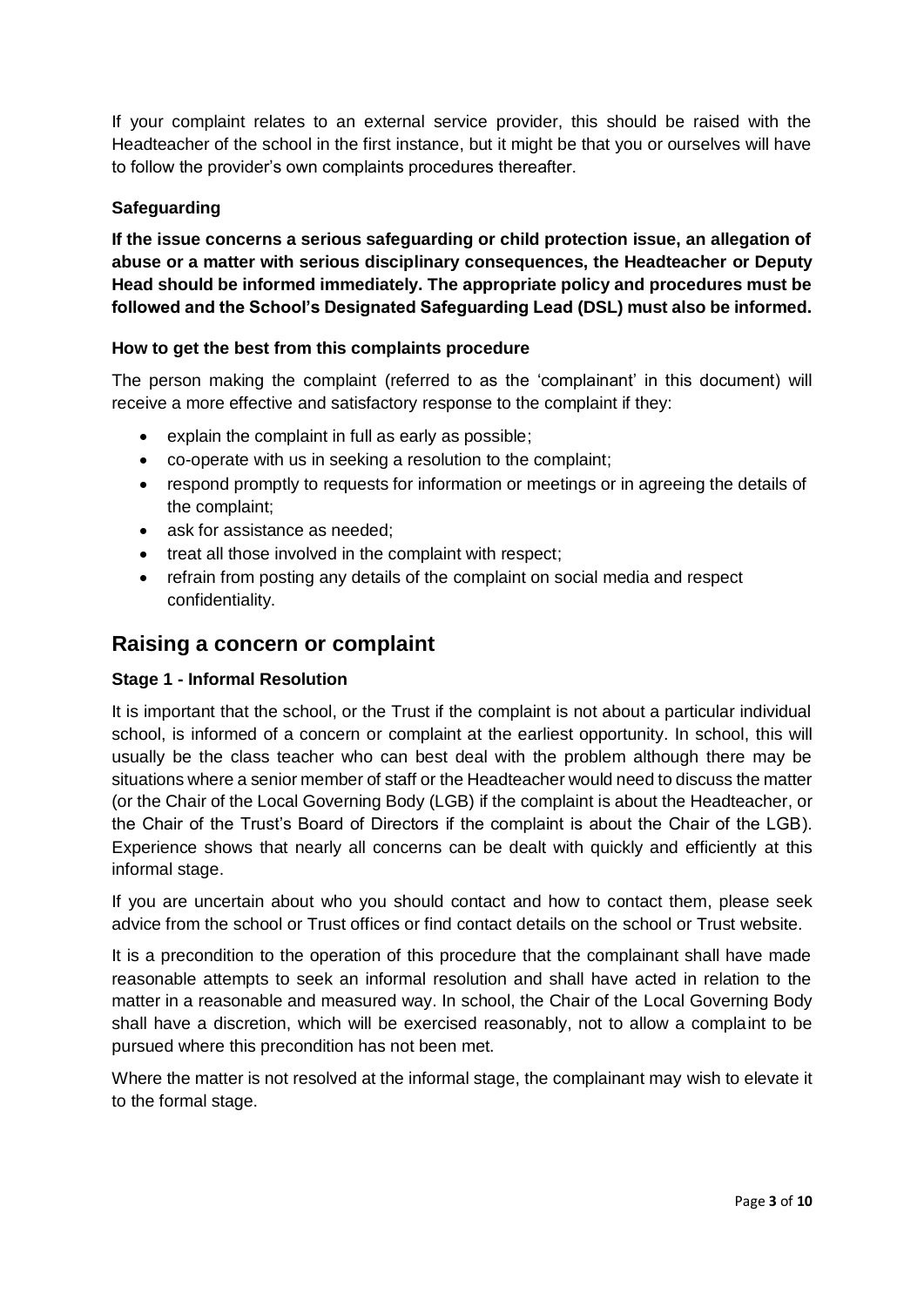#### **Stage 2 – Formal Resolution: Investigation by a member of the Senior Leadership Team**

1. For a complaint relating to the school, the complainant must put the complaint in writing, addressed to the Headteacher\* of the school, setting out briefly the facts and stating what it is that the complainant considers should have been done or where the school has not met reasonable expectations.

\*Headteacher contact details available from the school office or on the school website.

#### *Complaints about the Trust should be addressed to [enquiries@vale-academy.org](mailto:enquiries@vale-academy.org)*

The complainant may choose to use the Complaint Form (Appendix 1 of this document), or write the complaint in an email to the Headteacher, including the following information:

- Your name
- Pupil's name and class/tutor group
- Your relationship to the pupil
- Your home address and the best telephone number(s) for reaching you
- Details about the complaint, including relevant dates and whether you have spoken to anybody at the school/Trust about it
- What actions you feel might resolve the problem at this stage
- Are you attaching any paperwork? If so, please give details

Note: To avoid misunderstanding, the date the complaint becomes 'formal' will be determined as the day on which the Headteacher received the written complaint (not including weekends and school holidays).

2. The Headteacher will assign a member of the School Leadership Team to investigate the complaint, which may include the offer of a meeting with the complainant. The investigator will speak to others involved. Whenever reasonably possible, any meeting with the complainant will take place within 15 school days of the written complaint being received

Note: A 'school day' is a day the school is open and pupils are in attendance.

The investigator will put her/his findings in writing and will indicate what, if any, steps should be taken to resolve the matter. Whenever reasonably possible, this will be done within 15 school days of any meeting with the complainant; if no meeting is arranged it will be within 15 school days of the written complaint being received.

Where the complainant remains dissatisfied she or he may request the complaint is dealt with at **Stage 3**. Any such request **must** be set out in writing, stating where the complainant remains dissatisfied and lodged within **10** school days of the complainant receiving the findings in writing.

Any complaint relating to the Headteacher or a member of the Local Governing Body must be raised in the first instance with the Chair of the Local Governing Body who will, if an informal resolution cannot be reached, investigate the complaint as per **Stage 3**. **Stage 2** does not apply to a complaint against the Headteacher or a member of the Local Governing Body.

Any complaint relating to the Chair of the Local Governing Body must be raised in the first instance with the Chair of the Trust's Board of Directors (using the contact details for the Trust which can be found on the [Trust's website](http://www.vale-academy.org/) – please mark your correspondence 'For the Attention of the Chair of the Board of Directors'). The Chair will, if an informal resolution cannot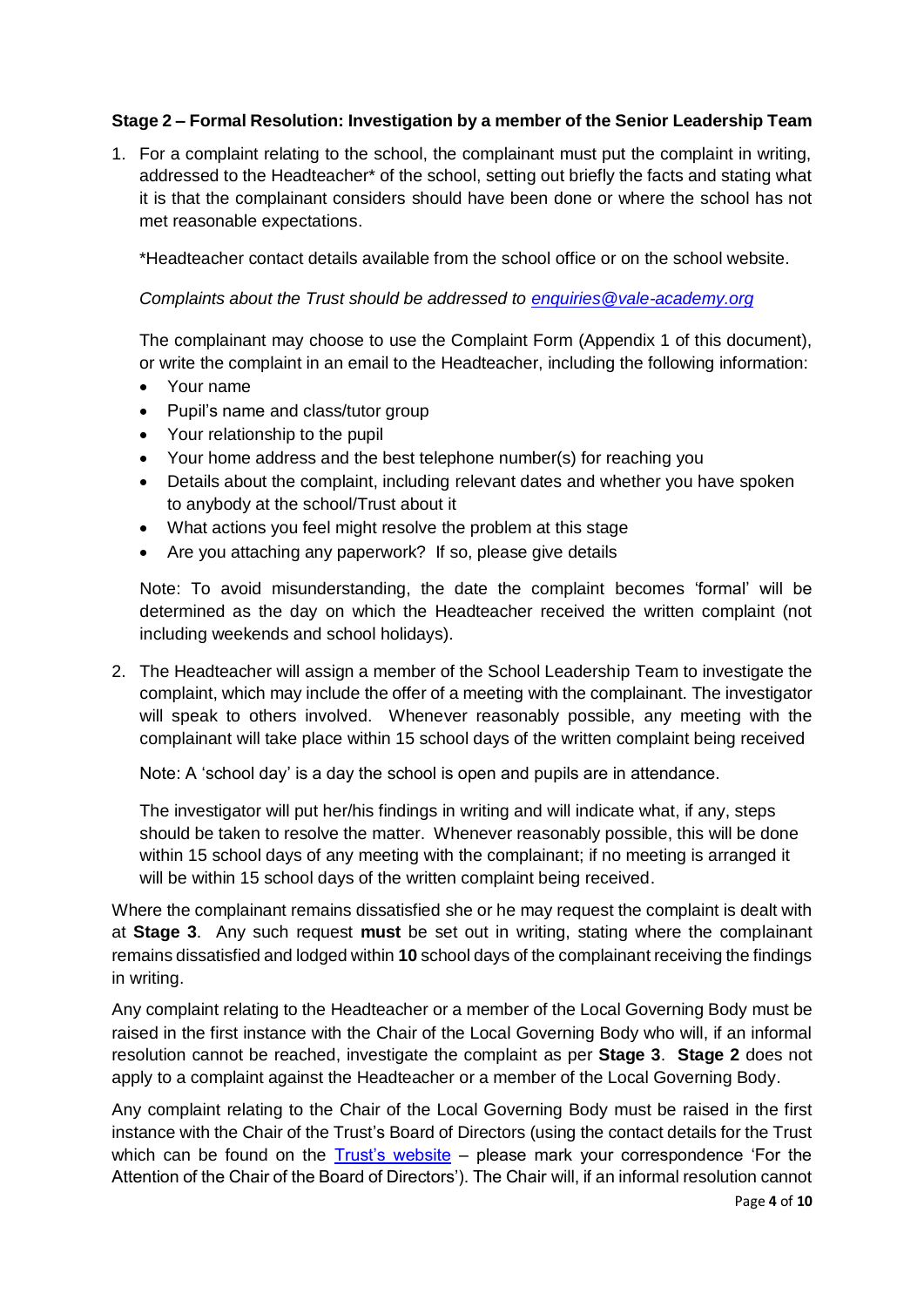be reached, designate a member of the Board of Directors to investigate the complaint as per **Stage 3**. **Stage 2** does not apply to a complaint against the Chair of the Local Governing Body.

For complaints against members of the Trust's Board of Directors or its Chief Executive, please note the process to follow set out on page 7 of this document.

#### **Stage 3 – Formal Resolution: Local Governing Body**

- 1. The complainant must put the complaint in writing, addressed to the Chair of the Local Governing Body, setting out briefly the facts and stating what it is that the complainant considers should have been done or where the school has not met reasonable expectations.
- 2. The Chair of the Local Governing Body may appoint a member of the Local Governing Body to investigate the complaint. The investigation may include the offer of a meeting with the complainant. Whenever reasonably possible, any meeting with the complainant will take place within 15 school days of the written complaint being received.
- 3. The investigator will put her or his findings in writing and will indicate what, if any, steps should be taken to resolve the matter. Whenever reasonably possible, this will be done within 15 school days of any meeting with the complainant; if no meeting is arranged it will be within 15 school days of the written complaint being received.

Where the complainant remains dissatisfied she or he may request the complaint is dealt with at **Stage 4**. Any such request **must** be set out in writing, stating where the complainant remains dissatisfied, what remedies are being sought and be lodged within **10** school days of the complainant receiving the findings in writing. The request must be addressed to [enquiries@vale-academy.org](mailto:enquiries@vale-academy.org)

#### **Stage 4 – Formal Resolution: Panel Hearing**

- 1. The Complaints Panel of the Trust will consider all complaints at Stage 4.
- 2. The Complaints Panel must comprise at least three people, which will include one person who is independent of the management and running of the Trust and any of its schools.
- 3. The Complaints Panel may also include one or more persons from the following categories:
	- A member of the Local Governing Body of the school where the complaint emanated from
	- A member of a Local Governing Body from another school within the Trust
	- A member of the Trust's Board of Directors
- 4. None of the members of the Complaints Panel will have been directly involved in the matters detailed in the complaint.
- 5. The Complaints Coordinator will invite the school to put in writing its response to the complainant's reasons. The school will provide this within 15 school days. At the end of that period (whether or not the school has responded) the Complaints Coordinator will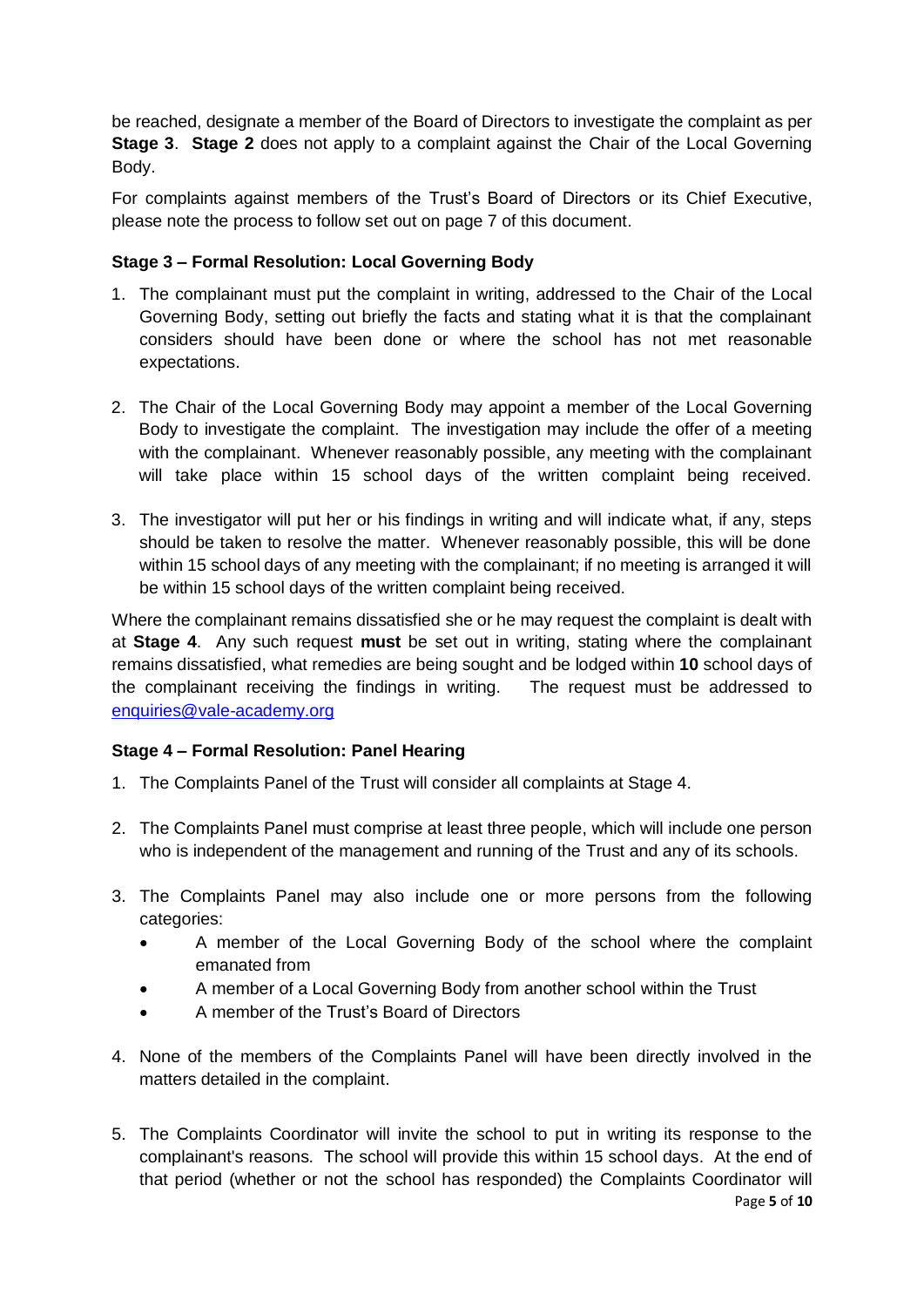convene a meeting of the Complaints Panel and a Clerk will be assigned to the panel. That meeting will be held as quickly as practicable given the need to find a date that is reasonably convenient for the complainant, the school and the members of the Complaints Panel. Whenever possible, the meeting will be held within 15 school days of the end of the school's response time. At any meeting, the complainant will be entitled to be accompanied by a friend but legal representation will not be allowed.

- 6. The meeting is not a court case; it will be held in private and will be as informal as circumstances allow. The complainant will have the opportunity to put her/his reasons for dissatisfaction and to enlarge on them but may not introduce reasons that were not previously put in writing. The school will have the opportunity to put its side of things and each side, as well as the Panel members, will be able to ask questions. The complainant will have the opportunity to make final comments to the Panel.
- 7. The Panel may make findings and recommendations and a copy of those findings and recommendations will be

(i) sent by electronic mail or otherwise given to the complainant and, where relevant, the person complained about; and

(ii) made available for inspection on the school premises by the Headteacher or the Chair of the Local Governing Body, as appropriate.

8. The Panel will formulate its response as quickly as reasonably possible, aiming to do so within 10 school days, and the Clerk will notify all concerned. **Thereupon the Trust and school complaint process will be exhausted and no further correspondence will be entered into.**

#### **Attendance at a Complaints Panel Hearing**

The Complaints Panel will only proceed if the complainant and/or their representative attend. If the complainant does not confirm attendance or fails to attend on the day without compelling reasons, the Complaints Panel will not proceed and the complainant will lose their right to the complaint being heard. Any further attempt to re-open the matter will be considered as falling under the serial/persistent complaint section as below.

#### **Serial or Persistent Complainants**

If at any level a complainant attempts to reopen an issue or a closely related issue that has already been dealt with under this complaints procedure, the Chair of the Board of Directors may write to the complainant, explaining that the procedure has been exhausted and the matter closed, and that continued correspondence on the same matter is vexatious and that the Trust will not respond to any further correspondence on this issue or a closely related issue.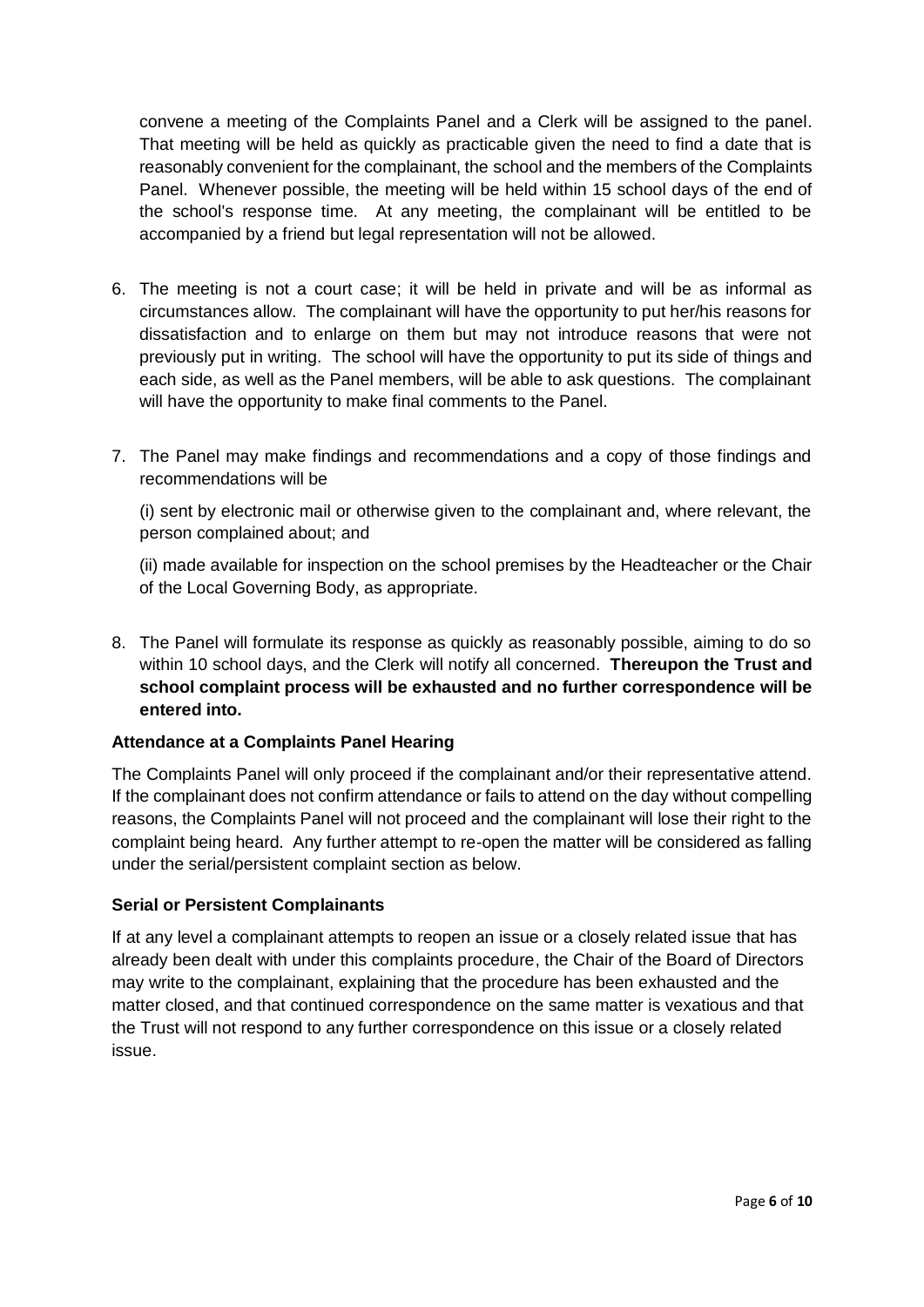#### **Complaint about the Trust's Chief Executive Officer, or Chair of the Board of Directors, or a member of the Board of Directors.**

If the complaint is against a member of the Trust's Board of Directors or the Trust Chief Executive, then the Chair of the Board, (or in the case of a complaint against the Chair, the Vice-chair) will investigate the complaint (or appoint another member of the Board to do so) in the same manner as in the process at **Stage 3**. **Stage 2** does not apply.

In exceptional circumstances the Chair of the Board of Directors (or Vice-chair if the complaint is about the Chair) may at their absolute discretion determine that the complaint should be dealt with by the whole Board and if so determined she or he will oversee.

#### **Record Keeping**

A written record will be kept of all complaints that were resolved at the formal stage of the complaints procedure. Records will contain details of whether the complaint was resolved at stage 2, stage 3 or whether it proceeded to a stage 4 panel hearing. The action taken by the school or the Trust as a result of a complaint (regardless of whether they are upheld) will also be recorded.

#### **Confidentiality**

Correspondence, statements and records relating to individual complaints will be kept confidential except where the Secretary of State or a body conducting an inspection under section 109 of the Education and Skills Act 2008 requests access to them.

#### **Education and Skills Funding Agency (ESFA)**

You may contact the ESFA if you are not happy with how your complaint was handled under these procedures, using this online form: [ESFA Schools Complaints Form](https://form.education.gov.uk/fillform.php?self=1&form_id=cCCNJ1xSfBE&type=form&ShowMsg=1&form_name=Contact+the+Department+for+Education&noRegister=false&ret=%2Fmodule%2Fservices&noLoginPrompt=1)

If a complaint is received by the ESFA they will check whether the complaint has been dealt with properly by the school/Trust. They will consider complaints about schools/trusts that fall into any of the following three areas:

- 1. where there is undue delay or the school/trust did not comply with its own complaints procedure when considering a complaint
- 2. where the school/trust is in breach of its funding agreement with the Secretary of State
- 3. where a school/trust has failed to comply with any other legal obligation

The ESFA will not overturn a school/trust's decision about a complaint. However, if they find a school/trust did not deal with a complaint properly they will request the complaint is looked at again. If the school/trust's complaints procedure does not meet the Regulations, they will ask the school/trust to put this right. They may seek to enforce the decision under the terms of the funding agreement on behalf of the Secretary of State, if appropriate.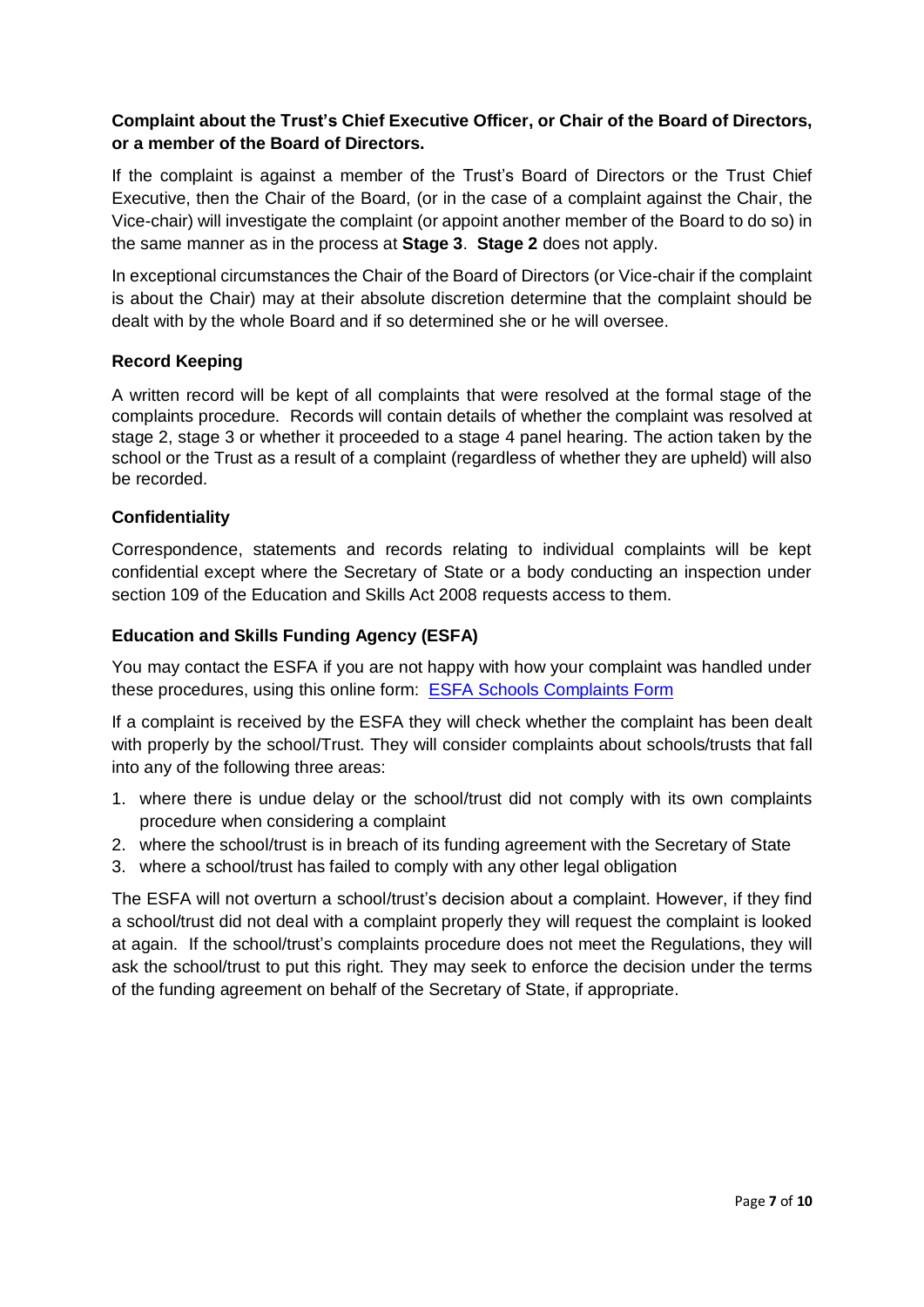## **Appendix 1: Complaint Form**

Please complete and return to the Headteacher, or other appropriate person as described above.

| Your name:                                                         |
|--------------------------------------------------------------------|
| <b>School</b>                                                      |
| Pupil's name and class/tutor group (for school-related complaints) |
| Your relationship to the pupil: (for school-related complaints)    |
| <b>Address:</b>                                                    |
| Postcode:                                                          |
| Day time telephone number:<br>Evening telephone number:            |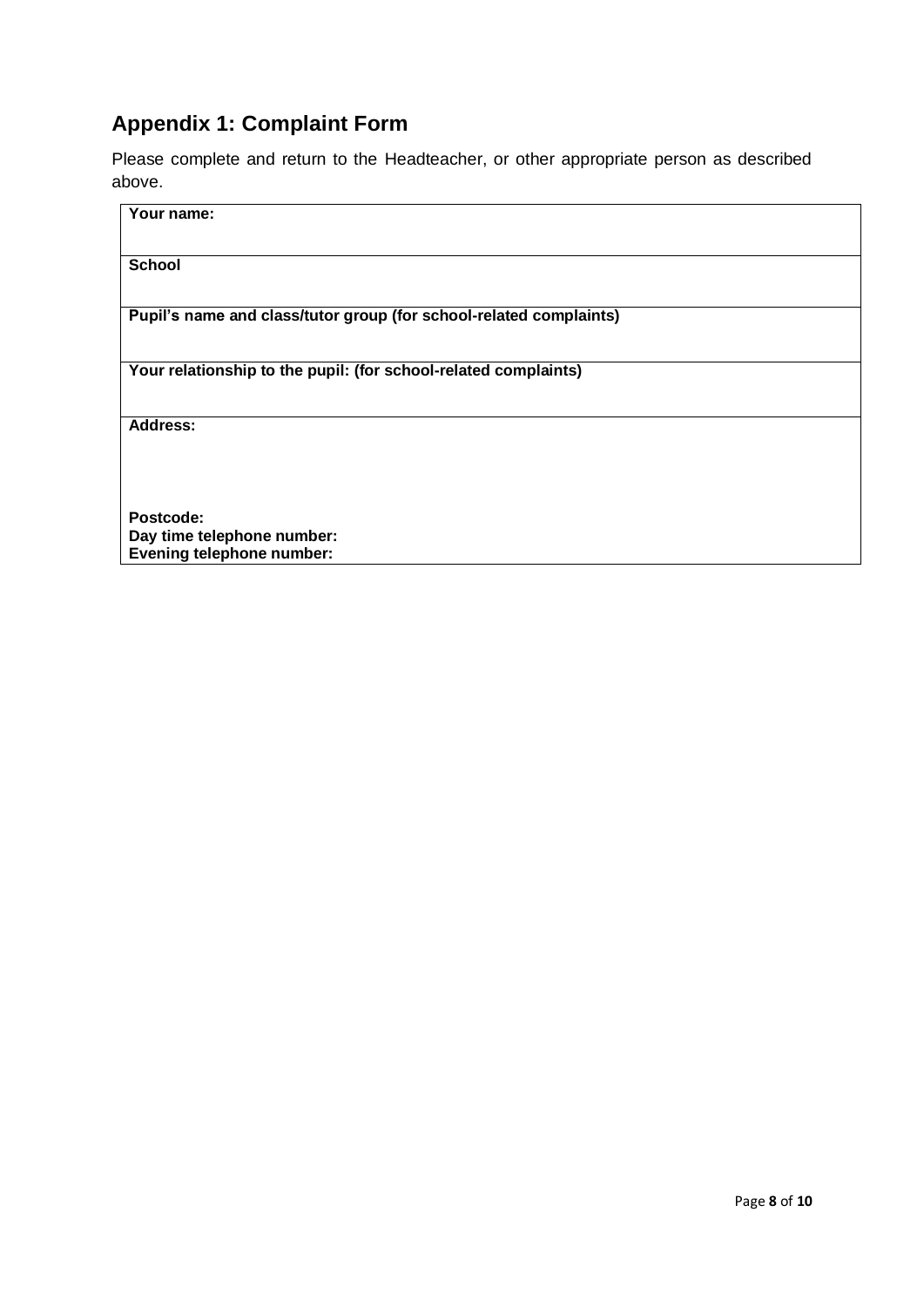**Please give details of your complaint, including relevant dates and whether you have spoken to anybody at the school or Trust about it.**

**What actions do you feel might resolve the problem at this stage?**